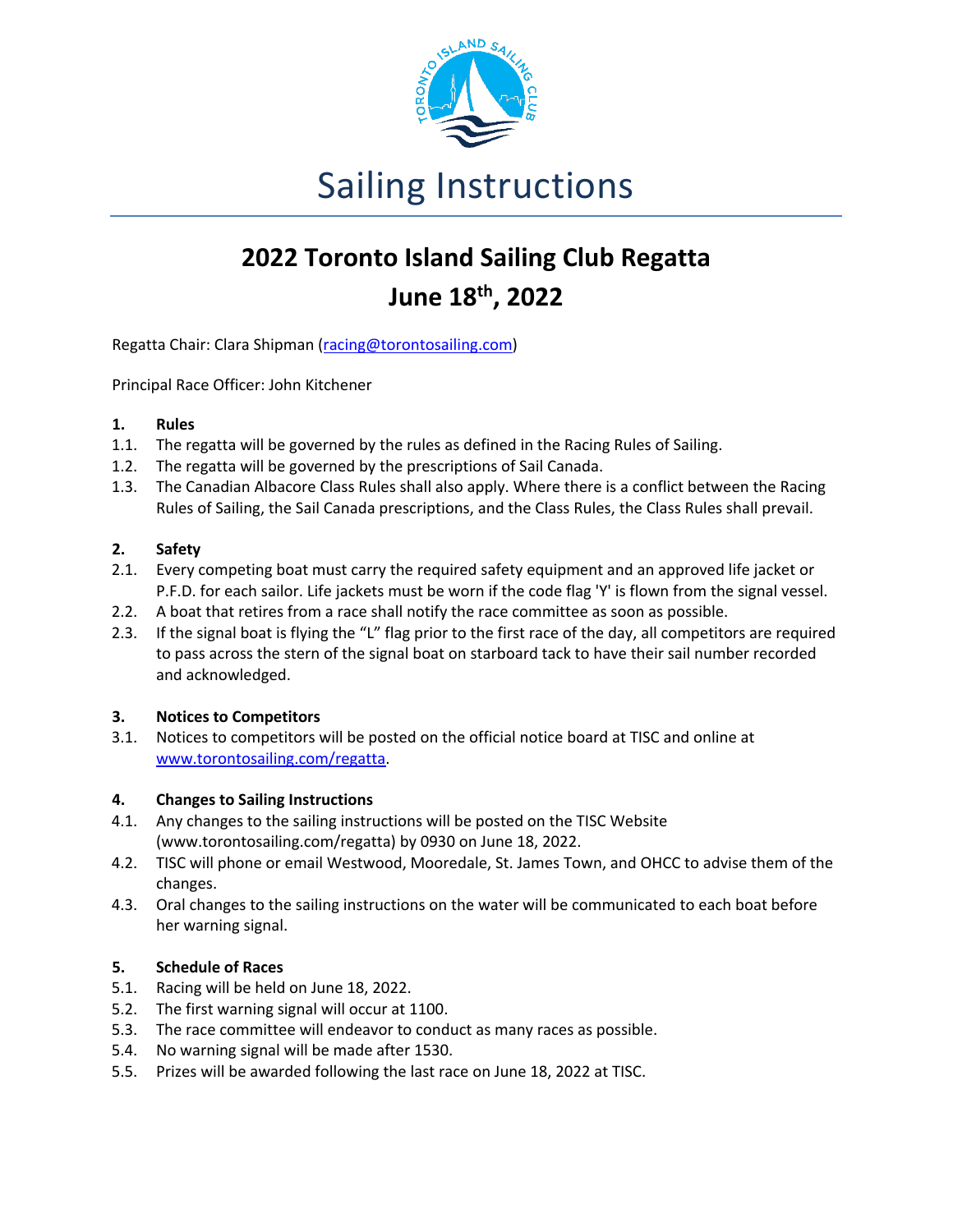## **6. Racing Area**

- 6.1. Racing will take place on Lake Ontario (south end of Toronto Island), weather and wind permitting. The decision will be made by the Race Committee on the morning of the regatta. Secondary locations for the regatta are in the Outer Harbour or the Inner Harbour.
- 6.2. The location of the racing area will be announced by 0930 on June 18, 2022 by phone or email.

## **7. Class Flag**

7.1. The class flag will be the Albacore pennant or code flag '2'.

## **8. Course and Marks**

- 8.1. Orange cylindrical or spherical marks will be used for marks of the course. The start/finish line will use a mark displaying the code 'M' flag.
- 8.2. All marks are to be rounded to port.
- 8.3. The course will be one of:
- 8.4. Course 'T' Triangle, 7 legs
- 8.5. Course 'W' Windward/Leeward, 5 legs
- 8.6. Course 'O' Olympic, 6 legs
- 8.7. Course diagrams are available in the appendix.
- 8.8. A mark may be floating behind the signal vessel. If present, this should be treated as an extension of the signal vessel. Any boat hitting the mark, hitting the signal vessel, or passing between the mark and the signal vessel will be disqualified.

## **9. The Start**

- 9.1. Races will be starting according to rule 26 of the Racing Rules of Sailing.
- 9.2. The starting line will between the orange flag on the signal vessel and a mark displaying the code 'M' flag.
- 9.3. The start/finish line will be open.
- 9.4. Any boat starting later than 5 minutes after her starting signal shall be scored DNS. This changes rule A4.

## **10. Course Changes**

- 10.1. The Race Committee may change or shorten the course at its discretion.
- 10.2. A course change will be signaled from a boat stationed at one of the marks, making short sound signals, and displaying code flag 'C'.
- 10.3. The Race Committee can shorten the course at any mark by making two sound signals. The race will be finished at the mark ending the leg of the course sailed by the lead boat at the time of the signal.

## **11. The Finish**

- 11.1. The finish line will be the same as the starting line.
- 11.2. Any boat that does not finish within 30 minutes of the lead boat will be scored DNF without a hearing. This changes rules 35, A4, and A5.

## **12. Time Limits**

12.1. If no boat has completed the first leg within 30 minutes of the starting signal the race will be abandoned. Failure to meet the target time will not be grounds for redress. This changes rule 62.1(a).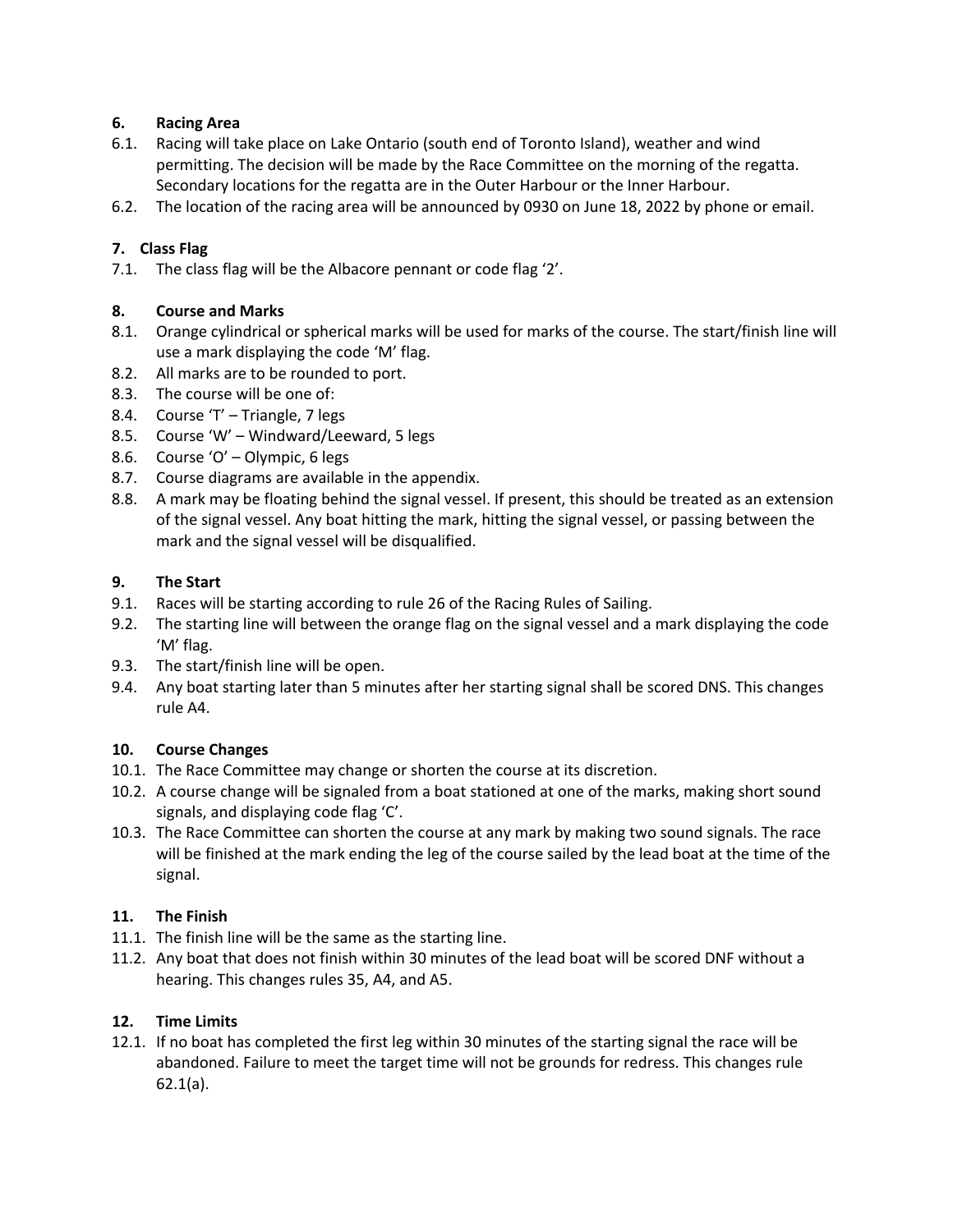#### **13. Protests and Requests for Redress**

- 13.1. The race committee shall be notified of a competitor's intent to protest by 1700.
- 13.2. Protest forms must be filed by 1800.

#### **14. Scoring**

- 14.1. The low point scoring system of Appendix A of the RSS will apply.
- 14.2. Completion of at least once race shall constitute a series.
- 14.3. When fewer than four races have been completed, a boat's series score will be the total of her race scores.
- 14.4. When four or more races have been completed, a boat's series score will be the total of her race scores excluding her worst score.

#### **15. Replacement of Crew or Equipment**

15.1. Substitution of competitors will not be allowed without prior written approval of the race chair.

#### **16. Equipment and Measurement Checks**

- 16.1. A boat or equipment may be inspected at any time for compliance with the class rules and sailing instructions.
- 16.2. All competitors must possess a valid and current buoyancy endorsement.

#### **17. Radio Communication**

17.1. Except in an emergency, a boat shall neither make radio transmissions while racing nor receive radio communications not available to all boats. This restriction also applies to mobile telephones.

#### **18. Prizes**

18.1. Prizes will be award to the top three boats overall and to the top three TISC boats. To be eligible for a TISC prize, both the helm and crew must be sailing members in good standing at TISC.

#### **19. Disclaimer of Liability**

19.1. Competitors participate in the regatta entirely at their own risk. See rule 4, Decision to Race. The organizing authority will not accept any liability for material damage or personal injury or death sustained in conjunction with or prior to, during, or after the regatta

#### **20. Insurance**

20.1. Each participating boat shall be insured with valid third-party liability insurance with a minimum cover of \$1,000,000 per incident.